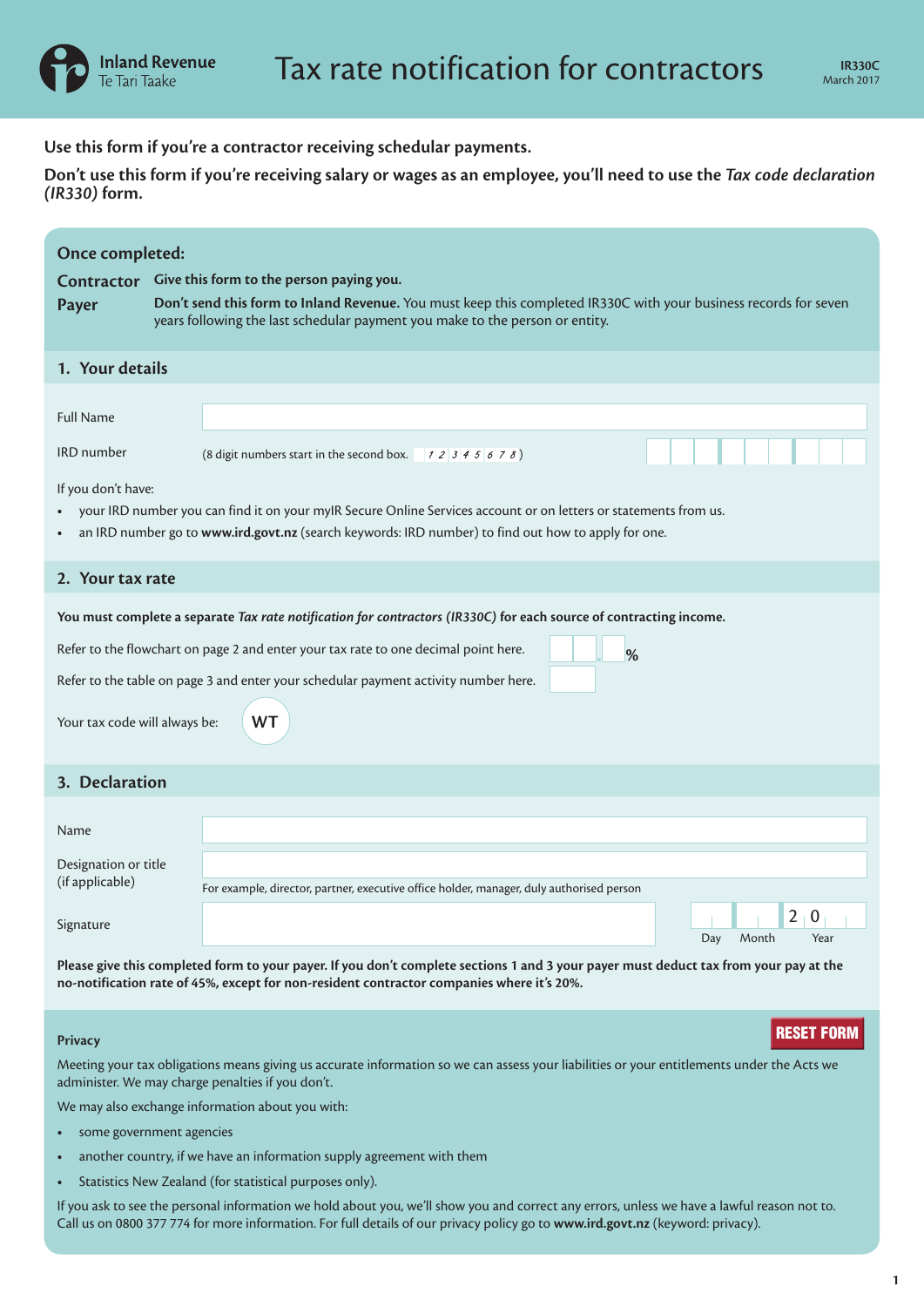Schedular payments are payments made to people who are not employees but are contractors. This includes independent contractors, labouronly contractors and self-employed contractors. You're receiving schedular payments if you're not an employee and the type of work you're receiving a payment for is an activity listed on page 3.

If you aren't ordinarily required to have tax deducted from payments you receive you can choose to have tax deducted from them, they'll be treated as schedular payments, if the person paying you agrees. You will need to get their agreement in writing.



**A** If you have a special tax rate (STR) certificate enter your special tax rate on page 1 and show your original STR certificate to your payer.

An STR is a tax rate worked out to suit your individual circumstances. You may want an STR if the minimum tax rate that applies to you will result in you paying too much tax. For example, if you have business expenses that will lower the amount of tax you need to pay on your income. You can apply for an STR certificate by downloading a *Special tax code application (IR23BS)* from our website or by calling 0800 257 773. Please have your IRD number handy.

If you're a non-resident contractor the application process is different. For more information go to **www.ird.govt.nz** (search keywords: NRCT special rate).

**B** If you don't want tax deducted from your schedular payments, you may be able to apply for a Certificate of exemption (COE) online using the *Request for PAYE exemption on schedular payments (IR332)* form on our website.

**If you're a resident contractor paid by a labour hire business under a labour hire arrangement you cannot use a COE for these payments. You may be able to apply for a 0% special tax rate instead by completing an IR23BS.**

For more information about COEs go to **www.ird.govt.nz** (search keywords: schedular coe).

## **Non-residents**

Applications for non-resident contractor certificates of exemption or enquiries about non-resident contractors should be sent to:

| Post:                         |      | Email: Nr.contractors@ird.govt.nz |
|-------------------------------|------|-----------------------------------|
| Team Leader                   |      | <b>Phone: 64 4 890 3056</b>       |
| Non-resident Contractors Team | Fax: | 64 4 890 4502                     |
| Large Enterprises Services    |      |                                   |
| PO Box 2198                   |      |                                   |
| Wellington 6140               |      |                                   |
| New Zealand                   |      |                                   |
|                               |      |                                   |

Additionally, the following may be entitled to an exemption from tax:

- non-resident entertainers taking part in a cultural programme sponsored by a government or promoted by an overseas non-profit cultural organisation
- non-resident sports people officially representing an overseas national sports body.

| Post:                          |      | Email: Nr.entertainers@ird.govt.nz |
|--------------------------------|------|------------------------------------|
| Team Leader                    |      | <b>Phone: 6499844329</b>           |
| Non-resident Entertainers Unit | Fax: | 6499843081                         |
| Large Enterprises Services     |      |                                    |
| PO Box 76198                   |      |                                    |
| Manukau City                   |      |                                    |
| Auckland 2214                  |      |                                    |
| New Zealand                    |      |                                    |